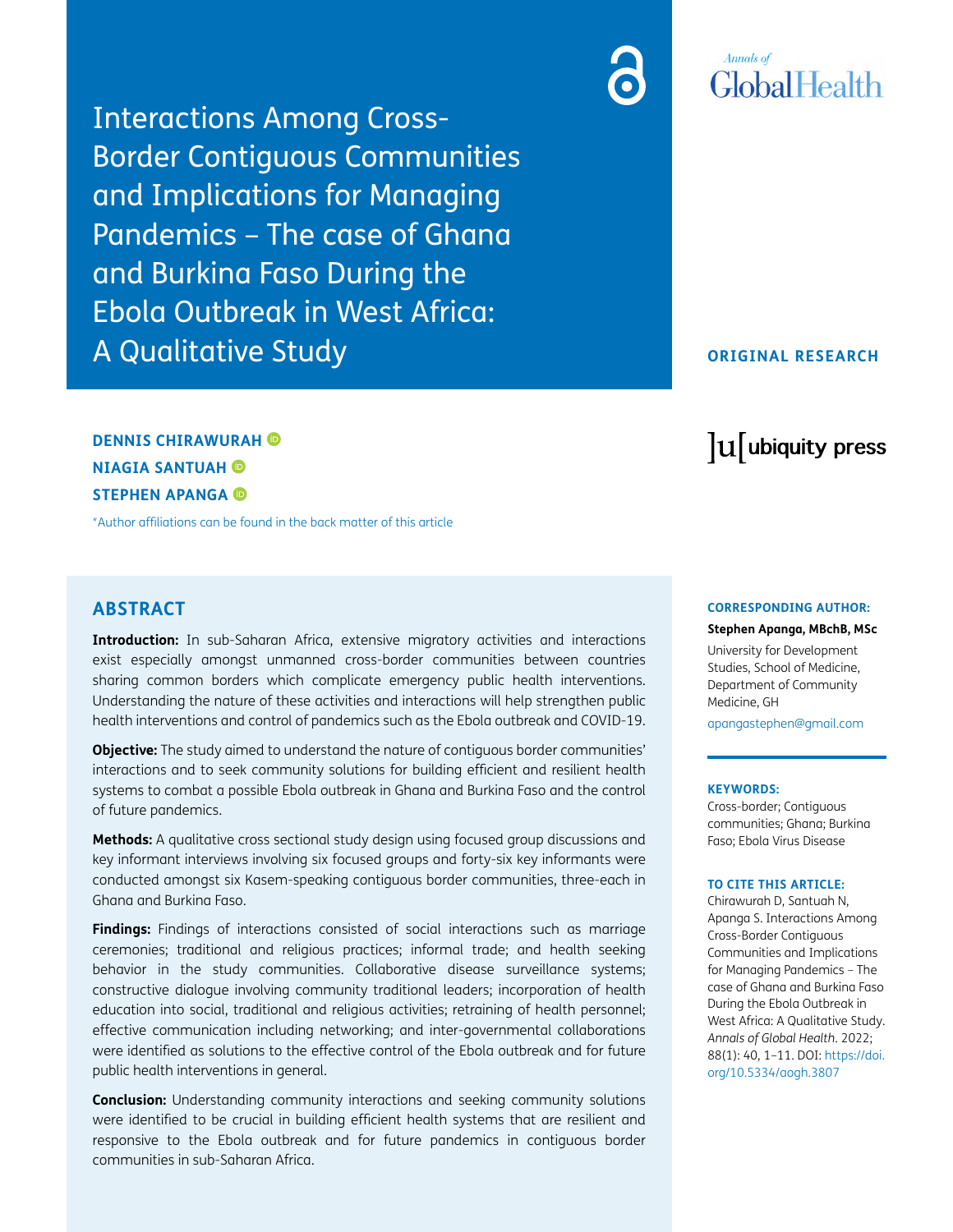# **INTRODUCTION**

The interconnected and cross-border nature of countries sharing common borders in sub-Saharan Africa facilitates the transmission of epidemics and pandemics which is often further compounded by the very porous nature of their borders [[1,](#page-10-0) [2](#page-10-1), [3\]](#page-10-2). The case of the outbreak of the Ebola virus disease (EVD) typifies this challenge. What started as a public health crisis in Guinea on 26 December 2013 degenerated into a development crisis in the three epicentre countries of Guinea, Liberia and Sierra Leone in less than six months. By December 2014, the number of EVD cases in this outbreak was four times higher than the combined total of all prior outbreaks reaching 22 859 cases and 9 162 deaths in all three countries as of 11 February 2015 [\[4](#page-10-3)].

The Ebola outbreak attained a global dimension in October 2014 when health workers in Spain and the United States contracted EVD while providing care for Ebola patients, which further exposed the urgent need for global action against the virulent disease [\[1,](#page-10-0) [4\]](#page-10-3). Containing the epidemic in the three most affected countries was therefore necessary and its substantial impact on all West African economies was already anticipated.

Formal and informal migratory activities exist along the borders of cross-border communities with the main drivers of these movements being economic, linguistic, familial, health-seeking, cultural and social networks amongst others leading to the diffusion of epidemics [\[1](#page-10-0), [3](#page-10-2), [5\]](#page-10-4). These activities not only challenge national systems' capacities to detect diseases of global public health interest but also undermine the implementation of the revised World Health Organization's (WHO) International Health Regulations (2005) (IHR) which require governments to inform WHO of all events within their territory that may constitute a public health emergency of international concern [[3](#page-10-2), [5,](#page-10-4) [6](#page-10-5), [7\]](#page-10-6).

Despite the official closure of borders between Ghana and Burkina Faso during the Ebola outbreak in West Africa, migratory interactions amongst contiguous or frontline cross-border communities continued mainly through unmanned and unapproved routes thereby undermining official border closure as an effective epidemic control measure between these two countries. Understanding the nature of these interactions will help build resilient health systems and structures to strengthen public health interventions and stave off pandemics.

The aim of this study was to understand the nature of frontline cross-border communities' interactions and to seek community solutions or contributions towards building resilient public health systems to contain a possible Ebola outbreak in both Ghana and Burkina Faso and for the control of future pandemics.

# **MATERIALS AND METHODS**

## **STUDY SETTING**

The study was conducted in contiguous communities in the Kassena-Nankana West District in the Upper East region of Ghana and the Commune Urbaine de Pô and the Commune de Tiébélé, both in the Nahouri Province of the Centre-Sud region of Burkina Faso. The terms "Region" and "District" in the Anglophone setting (Ghana) approximately correspond respectively to the terms "Province" and "Commune/Départment" in the Francophone setting (Burkina Faso).

The Kassena-Nankana West District is one of the thirteen districts in the Upper East Region of Ghana and shares borders with Burkina Faso to the north. Its population according to the 2010 Population and Housing Census is 70 667 representing about seven percent of the region's total population. Seventy-nine percent of the population is rural and engaged in various economic and social activities including; subsistence farming, business/trade, rearing domestic animals among others [\[8](#page-10-7)]. The Nahouri province on the hand is one of the 45 provinces in Burkina Faso and located in the Centre-Sud administrative region sharing borders with Ghana to the south. In 2006, the province had a population of 155 463 people. The main ethnic group is the Gurunsi, who are known as the Kassena across the border in the Upper East Region of Ghana. The landscape has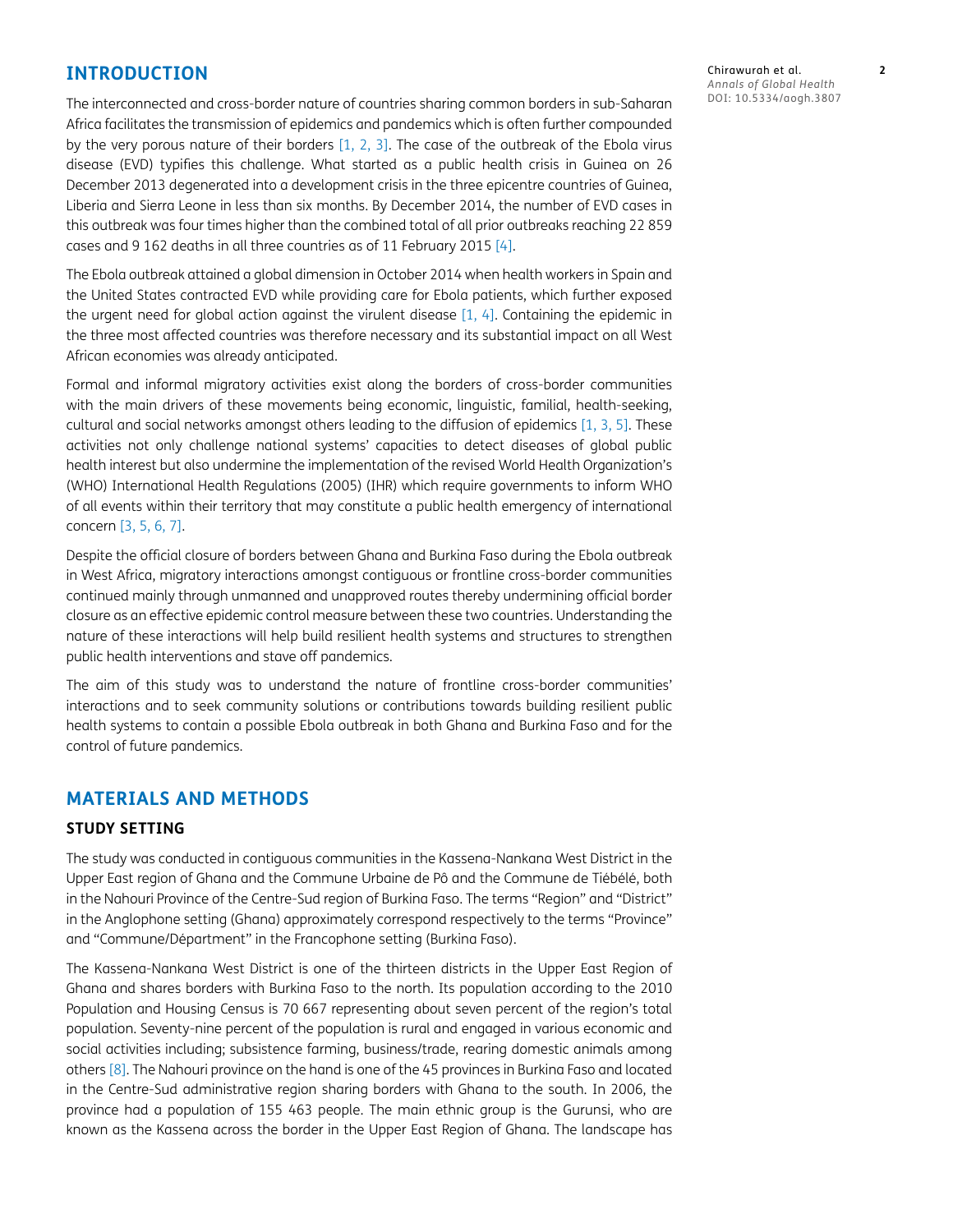few natural barriers and the traditional economic activities of shifting cultivation, semi-nomadic pastoralism and trade is often associated with some degree of migration [\[9\]](#page-10-8).

The selected communities for this study were Natugnia, Manyoro and Pindaa from Ghana and Adungo, Nahouri and Tangassougou from Burkina Faso ([Figure 1\)](#page-2-0). These contiguous or frontline border communities were purposively selected based on the researchers' linguistic ability and convenience. Besides during a stakeholder engagement, these communities were also identified to have many unapproved routes through which cross-border activities were conducted. They data collection lasted from 1st June to 31st July, 2015. We used the first two weeks to visit the study areas and held meetings with local government functionaries, community traditional rulers and community opinion leaders to explain the objectives of the study and to elicit their support and cooperation.



#### Chirawurah et al. **3** *Annals of Global Health* DOI: 10.5334/aogh.3807

<span id="page-2-0"></span>**Figure 1** Map of Frontline Border Communities in Southern Burkina Faso and Northern Ghana.

Source: Author's.

## **STUDY DESIGN**

This was a qualitative cross sectional study using interviews. The interview, described as "a device for inciting narrative production" [[10](#page-10-9)] is an important way of collecting qualitative data [\[11,](#page-10-10) [12\]](#page-10-11). This is based on the traditional view to regard the person being interviewed (the respondent) as a "repository of information" or a "basket full of answers" [\[10\]](#page-10-9). This study used two different kinds of interviews: Focus Group Discussion and Key Informant Interview. A Focus Group Discussion (FGD) enables researchers to hold conversations among groups of people purposely chosen because they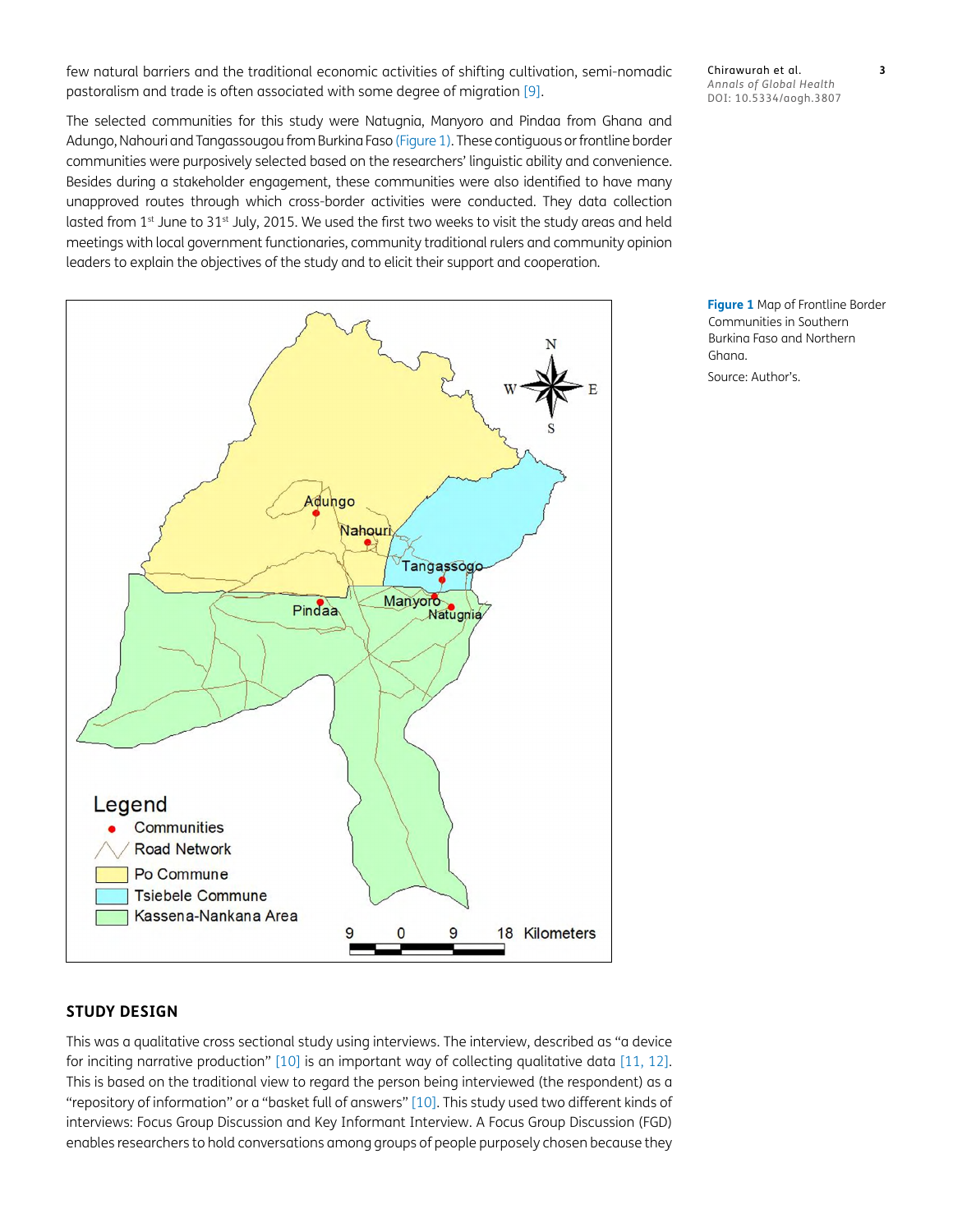possess narrative competence regarding a specified research topic. Because these conversations take place in the language of the individuals involved, FGDs are very productive for the analysis of perceptions, attitudes, motives, feelings and beliefs about complex issues [[13](#page-10-12)].

Key Informant Interview (KII) is an in-depth interview that collects information from individual experts. This requires careful selection of subjects to gather input from individuals considered to be the most knowledgeable people on the subject. KIIs, whether structured or unstructured, allow the researcher to probe respondents and guide the interview according to their answers [\[14\]](#page-10-13). In our study, in addition to earmarking community traditional leaders for in-depth interviews, Key Informants were identified from focus group discussants that demonstrated in-depth knowledge in the thematic areas of the study.

#### **PARTICIPANT SELECTION**

Participants for the KIIs and FGDs for the study were selected based on a predetermined criterion that included but not limited to: traditional authorities, religious leadership, community opinion leadership, women's networks, political representatives, health workers, civil society organizations, border security, trans-border transportation unions and traders. All participants were above 18 years.

## **DATA COLLECTION**

Two experienced field research teams were composed comprising three research assistants each from both Ghana and Burkina Faso. Some thematic areas were agreed on by the main research team a priori after which the field research teams were then trained on the study protocol, data collection tools including its explanation in the local kasem language and comportment during data collection. The data collection tool for the KIIs was a semi-structured questionnaire with specific questions related to the nature of cross-border interactions; proposed solutions to combating the EVD and control of pandemics; and any other additional information. The data collection tool for the FGDs was an interview guide with questions on the nature of frontline cross-border community interactions and the community's contribution towards preventing an outbreak of EVD and other pandemics. The data collection tools were written in English for Ghana and translated into French for Burkina Faso by one of the investigators (NS) who is a language expert. However, all interviews were conducted in the common cross-border local language of Kasem and audio-recorded for later transcription after pre-testing the tools in one community each in both countries. Daily field notes were also taken by the research assistants, which were used in the data analysis. A total of 46 KIIs and 6 FGDs (three in each country) were conducted from both the Kassena-Nankana West District and Nahouri Province in Burkina Faso. The average number of participants in the FGDs was 10 for each country.

#### **DATA ANALYSIS**

The audio-recordings were transcribed verbatim from the local language (Kasem) into English in a text form for analysis. Manual data analysis was done using the framework analysis approach in qualitative data analysis for applied policy research as outlined by Jane Ritchie and Liz Spencer [14, 15]. This approach conveniently allows for both the KIIs and FGDs to be analyzed together. Three experienced qualitative research investigators (DC, NS and SA) were involved in the data analysis after agreeing on certain thematic areas a priori. Two (DC and NS) investigators then independently analyzed the data by the initial thematic areas and further generated additional thematic areas and extracted quotes after reading through all the transcripts exhaustively to check for inconsistencies. All three investigators then met together to review the initial analyzed data and where there was a disagreement between the two initial investigators, the third investigator (SA) made the final determination.

#### **ETHICAL CONSIDERATIONS**

The Navrongo Health Research Centre Institutional Review Board of the Ghana Health Services gave ethical approval for the study to be conducted (ID: NHRCIRB 183). Verbal consent was also obtained from the key informants and participants of the FGDs before interviews were conducted.

Chirawurah et al. **4** *Annals of Global Health* DOI: 10.5334/aogh.3807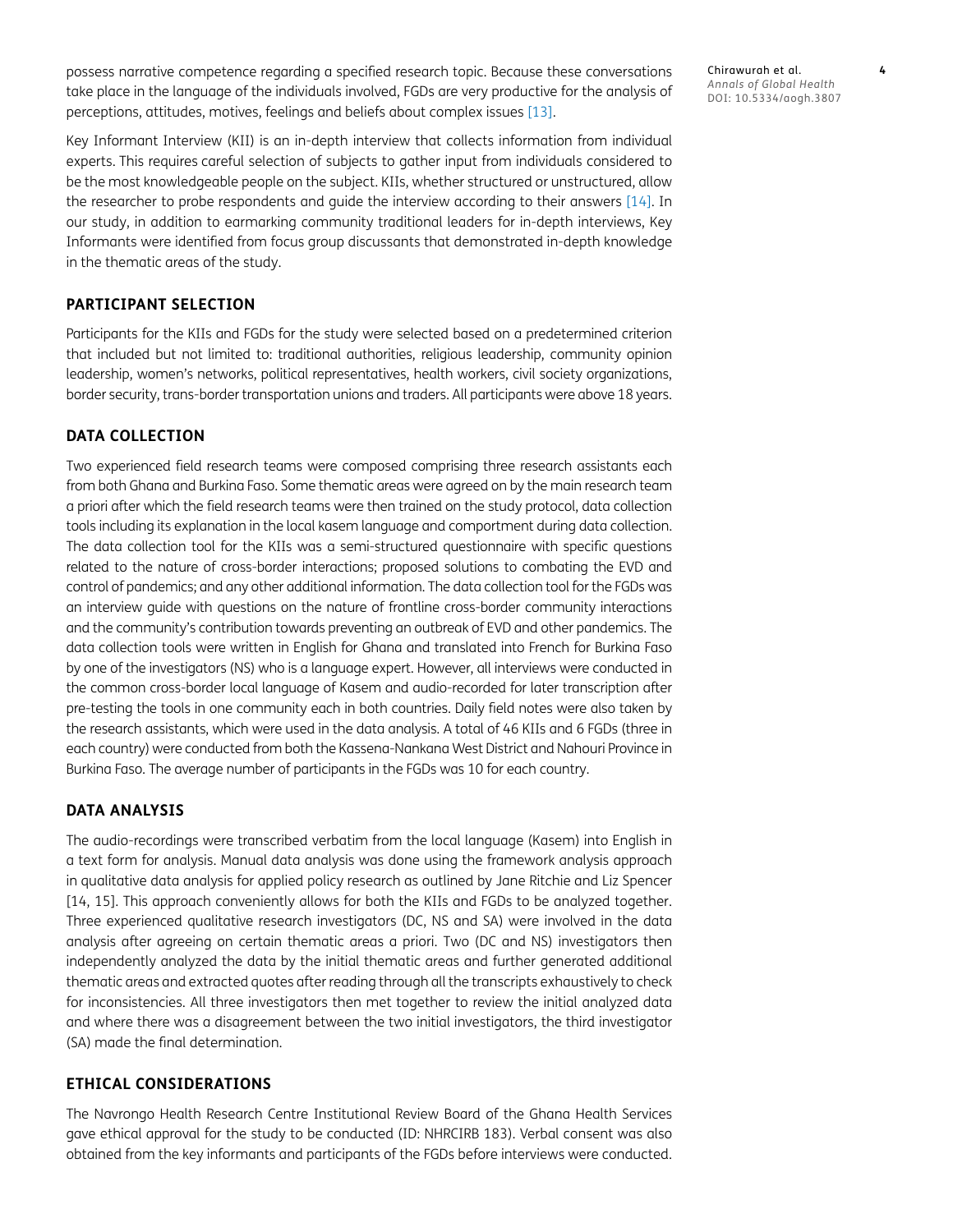# **RESULTS**

## **CHARACTERISTICS OF PARTICIPANTS**

In total, 46 key informants were interviewed with an average age of 51 years, whilst 6 FGDs were conducted with the average age of discussants being 50 years. [Table 1](#page-4-0) shows the other characteristics of participants involved in this study.

| <b>CHARACTERISTICS</b> | <b>KIIs</b> | <b>FGDs</b> |
|------------------------|-------------|-------------|
| Gender                 | Number (%)  | Number (%)  |
| Male                   | 26 (57)     | 37 (56)     |
| Female                 | 20(43)      | 29(44)      |
| Literacy level         |             |             |
| l iterate              | 17(37)      | 17 (26)     |
| Illiterate             | 29 (63)     | 49 (74)     |
| Total                  | 46 (100)    | 66 (100)    |

<span id="page-4-0"></span>**Table 1** Characteristics of key informants and focus group discussants.

## **THEMATIC AREAS**

The main thematic areas identified are presented in two sections comprising of the nature of cross-border interactions and its implication for Ebola outbreak; and communities' solutions to contain a possible Ebola outbreak. The major themes of the nature of cross-border interactions and its implication for Ebola outbreak included social interactions; traditional and religious practices; informal trading; and seeking health care whilst that of communities' solutions to contain a possible Ebola outbreak comprised of health education and promotion; collaborative efforts; and capacity strengthening for Ebola control.

# **NATURE OF CROSS-BORDER INTERACTIONS AND ITS IMPLICATION FOR EBOLA OUTBREAK**

### Social interactions

Participants identified social interactions between front-line border communities as one of the main forms of interactions. About 90% of key informants in the Nahouri province said social interactions were one of the main cross-border activities whiles 57% of their Kassena-Nankana West District counterparts saw this to be one of the cross-border activities. One key informant is noted to have said;

*…"In our society, community markets are more than concentration centres for the buying and selling of food stuff, livestock and ingredients. It is here we find spousal mates, identify and reconnect with lost family relations and socialize during the dry season. We also believe that it is in the markets our community ancestral spirits and 'tangonna' (deities) meet to prevail over happenings in the community" (Community elder at Nahouri – KII)*

Similarly during the FGDs participants identified this to be one of the main cross-border activities with one discussant saying;

*…"We are one and the same people – we intermarry, we have relatives across the border and we also make friends through so many different meetings like markets, funerals and festivals. In the past we go across as a community to weed on our in-laws farms. Our common language, livelihoods and location circumstances tie us all together. If I have my auntie's children in Navoro Pungu and there is a funeral there, how can the government say that I need a permit to visit them? We easily will take the foot path and go there" (Community elder at Nahouri – FGD)*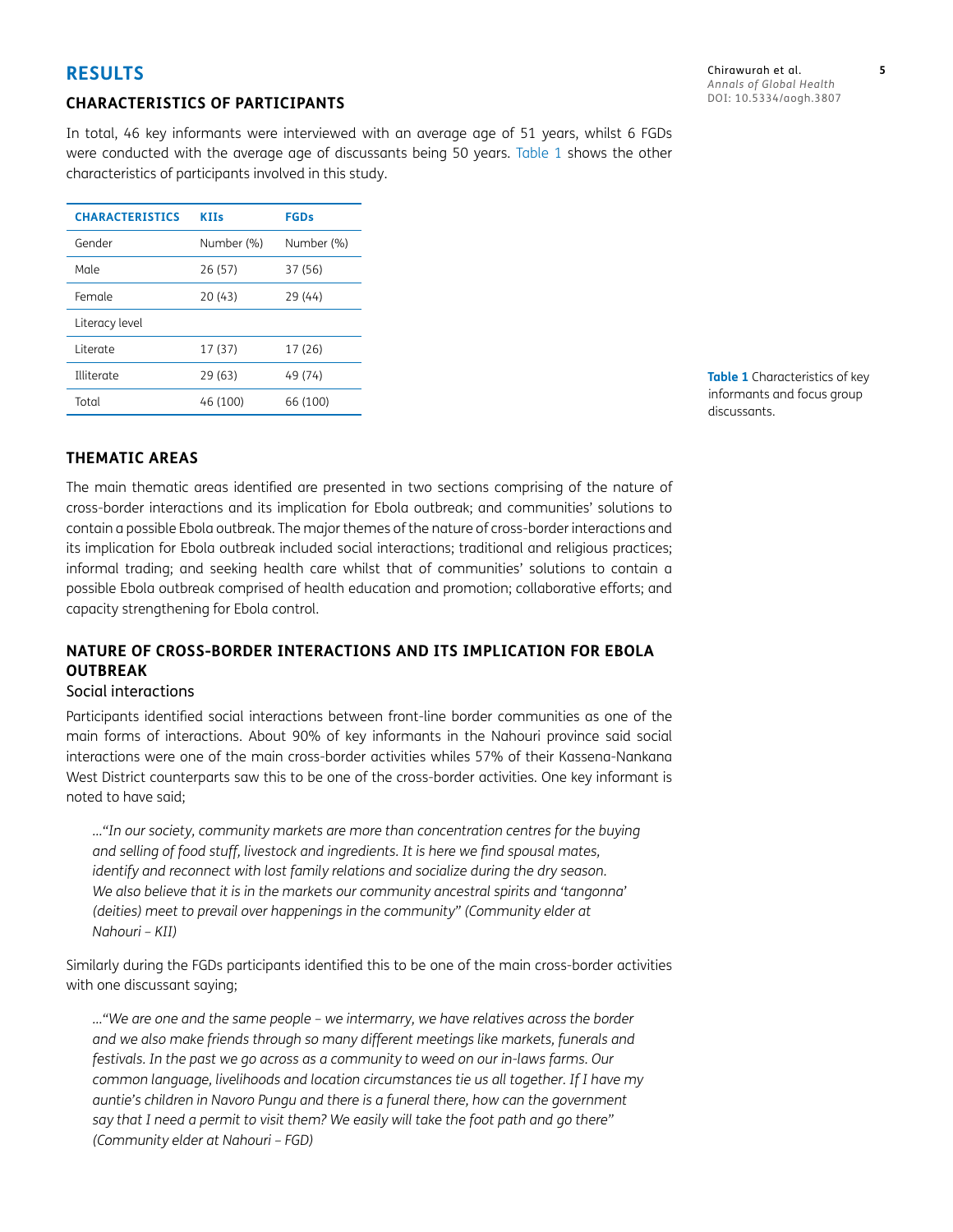## Traditional and religious practices

One feature that brought people of communities together was their common traditional belief and practice system. Ancestral veneration and soothsayer consultations were a predominantly discussed issue amongst participants. Most (80% from Nahouri Province and 73% from the Kassena-Nankana West District) of the key informants believed that their common traditional heritage constantly brought them together. Speaking strongly on this subject, a key informant contended that;

*…"One major area is our belief in ancestral veneration and following of that path. Many people from Kasem- and Nankam-speaking communities around here come all the way here and go as far as to Gongo in Chebele to consult soothsayers who they believe can 'see'. Up till date we still witness people come to community acclaimed soothsayers to consult them on their life challenges" (Male key informant at Tangassougou – KII)*

Another frequently mentioned traditional practice identified by participants that is believed to bring people together is the performance of funerals. Participants from the FGDs opined that since Kassena in Ghana and those in Burkina Faso have a common ancestry but only separated by a physical colonial boundary; they still continue to perform their funerals together as one people. These kinds of interactions pose the greatest dangers to the transmission of EVD. One of the participants in a focus group discussion stressed the importance of burial ceremonies among the Kassena people by saying;

…"*When an elder dies, it is required that we organize a befitting celebration of his life and send him to his father's properly. The 'bayee' (undertakers) will carry him in the traditional burial mat whilst dancing, accompanied by war dancers. It is pride of every 'baya' (undertaker) to be the one to hold the dead body and lower it into the narrow tunnel grave. Some will even attempt to lie in the grave with the dead body as a sign of the potency of their powers as 'baya'" (Male participant at Adungu – FGD)*

#### Informal trading

The study gathered from key informants that informal trading activities were very common between communities from both sides of the border mainly through unapproved routes. Some of the trade activities they mentioned included poultry, cloths, motor cycles, food stuff and smuggling of fuel. As one key informant puts it;

*…"You need to come here late night to witness the number of youth involved in carrying petrol and diesel from Ghana through bush paths on motorbikes and cars to sell to their counter parts across the border. It's a major source of income for most youth in frontline border communities and involves multitudes of people. Petrol is cheaper in Ghana than in Burkina Faso" (Female key informant at Pindaa – KII)*

#### Seeking health care

All key informants from Nahouri Province said that because Navrongo (which is in the Kassena-Nankana Municipal Area and just a few kilometers away from the Kassena-Nankana West District) has a big hospital, people of the border communities from the Nahouri Province cross over to the hospital to seek health care when they are critically ill. On the other hand just under half of key informants (46%) from the Kassena-Nankana West District said people from their border communities cross over to neighboring Burkina Faso to seek health care mainly in traditional medicine and spiritual healing. FGDs participants also reported similar observations. A participant in one of the FGDs asserted that;

 *…"There are many traditional 'healers' and 'seers' in Chebele, Kayaa and Nobre that people travel from near and far to come and consult. People from here with relations across the border in Ghana now have access to the Ghana health insurance cards which enables them to seek medical care from the War Memorial hospital in Navrongo when they are seriously sick" (Female participant at Nahouri – FGD)*

Chirawurah et al. **6** *Annals of Global Health* DOI: 10.5334/aogh.3807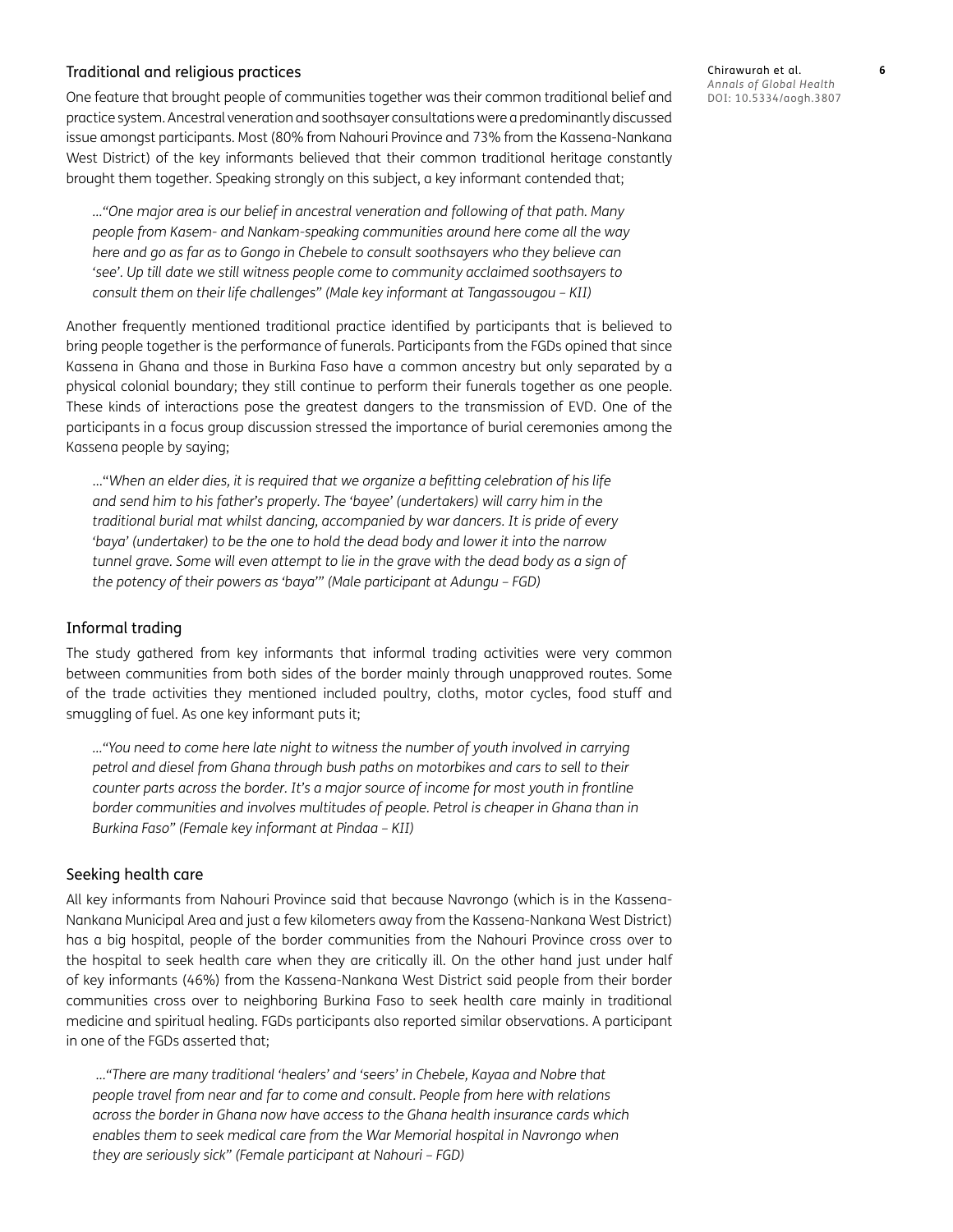# **SOLUTIONS TO CONTAIN A POSSIBLE EBOLA OUTBREAK**

## Health education and promotion

Participants from both KIIs and FGDs were of the view that continuous education to empower people in the communities with adequate knowledge on the Ebola virus disease and its prevention and many other disease outbreaks such as cerebrospinal meningitis should be pursued. One participant in a FGD had this to say.

*…"The first thing is having relevant knowledge through training and learning. We will want to prevent the disease but if we lack knowledge how can we do it?" (Male participant at Tangassougou – FGD)*

Key informants and focus group discussants suggested that health educational and promotional messages and packages should strategically target the hubs of human concentrations such as funeral ceremonies, marriage ceremonies, local markets and other informal trade and traditional healing centers.

## Collaborative efforts

All study participants saw the need for a collaborative effort to prevent the spread of the Ebola virus in the study areas in Ghana and Burkina Faso. Participants thought it was necessary and important for communities and organizations within each country to work with each other towards the prevention of any emergency Ebola outbreak. One study participant captured the relevance of collaborative effort by saying that;

…"*The nature of the disease is like a force that will compel you to work together in order to avoid it" (Male participant at Pindaa – FGD)*

Key informants particularly saw the need for certain key institutions such as Action Sociale and the Armed Forces from Burkina Faso and the National Disaster Management Organization and the National Centre for Civic Education from Ghana to collaborate in order to effectively control the Ebola virus and any other outbreak. Other institutions that could collaborate for disease control mentioned by the key informants included research institutions, transport unions, Red Cross Society, border security, political administrative agencies, traditional and religious leaderships and the media from both sides.

Key informants suggested pathways for cross-border collaboration to be the inclusion of local government administration leadership, inclusion of frontline border community and traditional leaders, organizing cross-border multi-stakeholder meetings, developing a common cross-border action plan, organizing a common community-based participatory surveillance and having a diplomatic buy-in from Ouagadougou and Accra. It was further suggested that sharing or mobilization of resources (financial, personnel, logistics), effective networking, public education or awareness creation through the formation of a joint task force and peer group educators will also contribute significantly towards Ebola prevention. At the community level, participants suggested communal cleaning of the environment as one way of preventing the Ebola and other disease outbreaks.

However, despite the need for a collaborative effort between both countries, several existential challenges and shortcomings were also expressed by participants. These challenges cut across the social, economic and political realms. Key among the economic realms was inadequate or lack of resources such as logistics (gloves, veronica buckets, nose masks, overalls and soap), personnel and funding. Inadequate training of volunteers and health workers, lack of means for transportation, lack of respect/trust between communities especially Ghana and Burkina Faso were seen as other major challenges. Language barriers, lengthy bureaucracies in accessing information, different political orientations in Ghana and Burkina Faso, lack of political commitment, disunity among people, poor border security systems and poor road network to communities also emerged as challenges.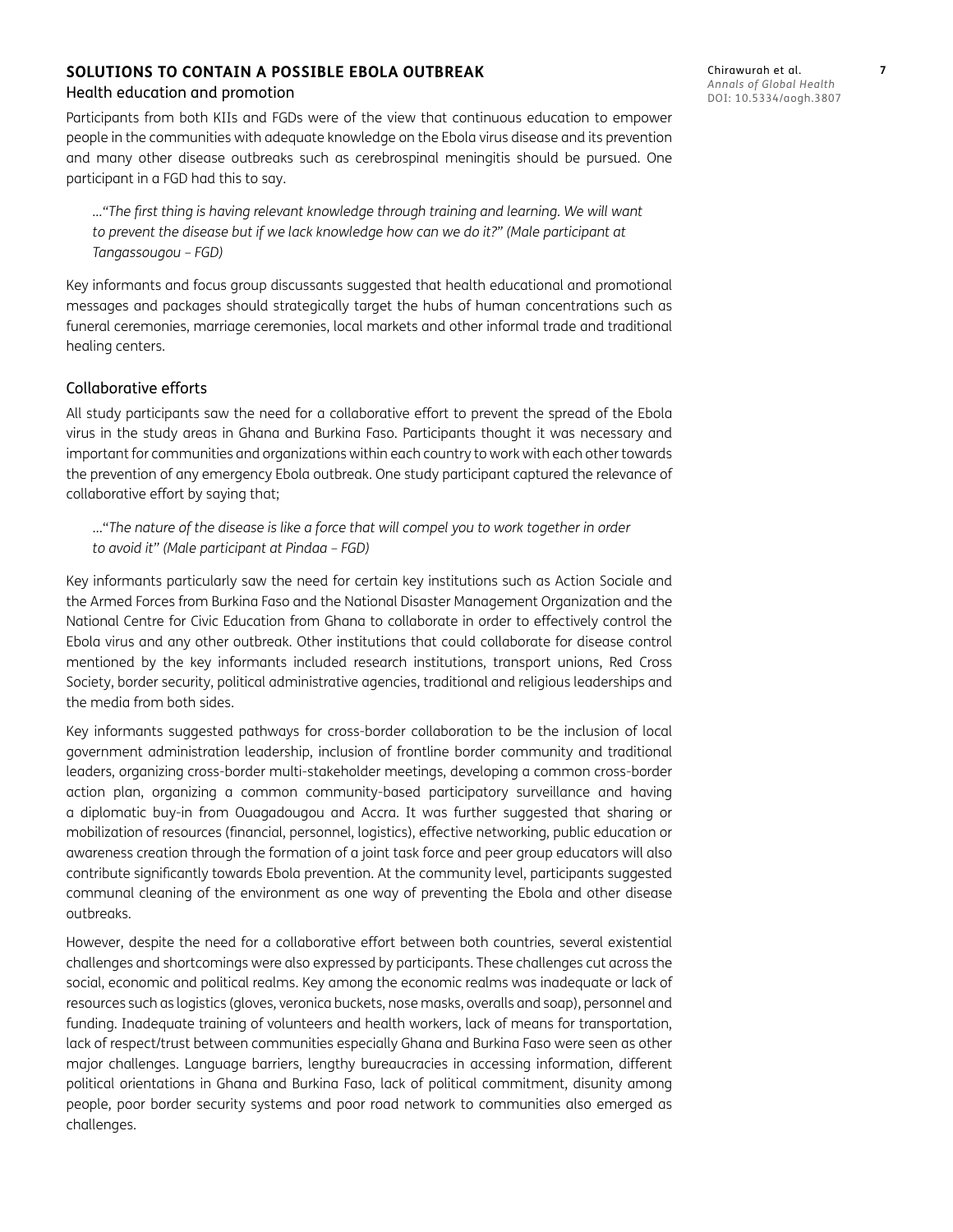A clear example of the political component was reflected in one participant lamenting the artificial division of the same people by saying;

…"*Their police and soldiers will interrogate you until you are fed-up such that when they seek for information from you, you feel reluctant to contribute. This is mistrust*" (*Male participant at Manyoro – FGD)*

#### Capacity Strengthening for Ebola Control

The capacity of persons, communities and organizations to effectively deal with disease outbreaks was identified by both key informants and focus group discussants to be very crucial as it underpins the mobilization and judicious utilization of both human and material resources. Although participants alluded to a number of ways through which the capacities of organizations and communities could be strengthened to enable them work together to prevent or respond to possible Ebola outbreak, the training of health workers, volunteers and Red Cross officials on Ebola prevention and treatment was found to be paramount. This was highlighted in the FGD at Nahouri where a participant said;

 …*"For the various groups in the communities, if training can be extended to them including the health workers/nurses who are working in the communities, it will be good" (Male participant at Nahouri – FGD)*

Other areas that could enhance the capacity of institutions and individuals in Ebola prevention and response were the creation of emergency centers or committees at the various hospitals, and training of the border security in particular to be able to examine immigrants well. This training, they said should be the same for both countries.

The need to strengthen capacity amongst local community actors through the use of relevant behavioral change communication approaches emerged as one of the effective strategies for controlling the Ebola outbreak. This point was succinctly expressed by one study participant as;

*…"The problem is that the health workers most of the times use information sharing methods that do not help us to completely get whatever message they want us to get. They use posters displayed at selected places and Radio Goulou (FM station) announcements. Although this is done in kasem, at times it is done when we the women are still working and have no time to tune in. However if it is done directly in the community through the traditional rules and community durbars, I think it will help the women understand and ask questions instead of the radio. The deadly nature of what we hear about the Ebola will require them to get to us directly" (Female participant at Adungu – FGD)*

## **DISCUSSION**

This study aimed to understand the nature of migratory interactions amongst contiguous border communities and their implication for the spread of the EVD and to get local community-based solutions in order to curtail the outbreak and future diseases of global public health interest.

The porous nature of borders associated with cross-border interactions in West Africa have been shown to be responsible for the transmission of diseases. It has been postulated that the interconnected and cross-border nature of the threat facilitated Ebola transmission in West Africa [\[1,](#page-10-0) [2](#page-10-1)].

In this study too, human mobility activities existed along the frontline border communities of both Ghana and Burkina Faso which are not part of the official manned border communities between the two countries. Many of these cross-border movements were for various reasons including social such as funeral and marriage ceremonies, informal trade, seeking health care, traditional and religious practices amongst others. These activities have the potential of posing serious risk for the spread of Ebola and other outbreaks. For example, the study revealed that traditional burial

Chirawurah et al. **8** *Annals of Global Health* DOI: 10.5334/aogh.3807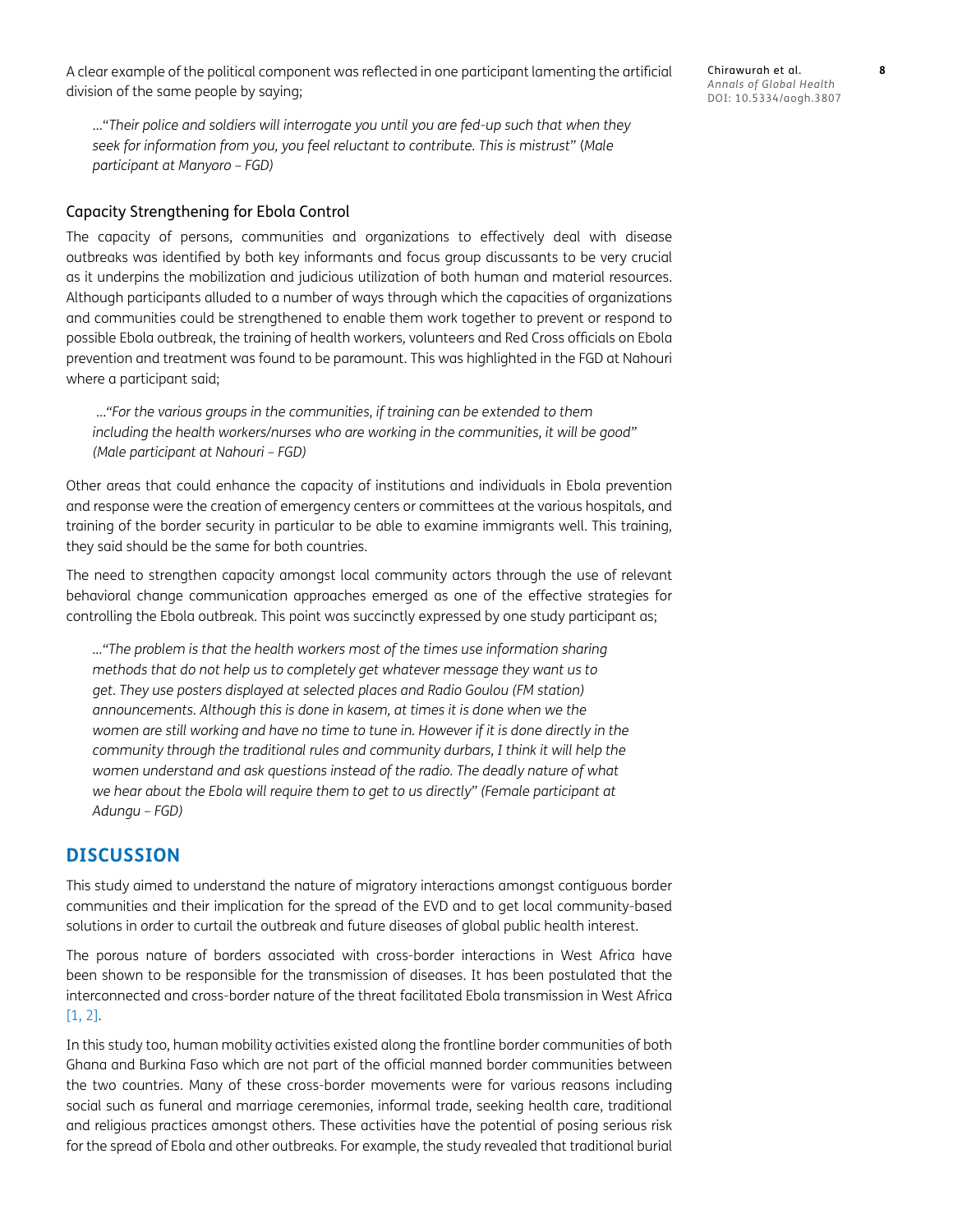rites among the Kassena-Nankana include burial rites being carried out by undertakers who take pride in handling corpses and touching them with their bare hands. This practice is similar to what pertains elsewhere within the sub-region. A WHO report indicated that in West Africa, the Ebola virus spread through the networks that bind societies together in a culture that stresses compassionate care for the ill and ceremonial care for their bodies if they die [[16](#page-10-14)]. The report further referenced data available in August 2014 at Guinea's Ministry of Health that 60% of cases in that country could be linked to traditional burial and funeral practices. The same report indicated that as at November 2014, 80% of cases estimated in Sierra Leone were linked to these practices [\[16\]](#page-10-14). Similarly other studies have also indicated that economic, linguistic, familial, health-seeking and other factors influence the complexity of cross-border interactions thereby challenging national systems' capacities to detect public health events among these mobile populations including the undermining of a top-down approach to trans-border epidemic control [[2](#page-10-1), [3](#page-10-2), [6\]](#page-10-5). Therefore understanding the social and cultural or traditional environment of communities and their interactions along the border as participants intimated and suggested in this study will go a long way towards effective disease control especially when packaging health educational and promotional messages.

Seeking health care across the border was one prominent finding of this study as all key informants and majority of the focus group discussants identified it to be one of the main cross-border interactive activities. Whereas those from Burkina Faso seeking health care in Ghana are likely to receive education and other public health interventions because they visit conventional health institutions in Ghana, the same cannot be said of Ghanaians who seek health care in Burkina Faso because most of them visit traditional healers and soothsayers whom themselves are not adequately equipped with the necessary knowledge and skills of disease outbreaks. This is a potential target area for improvement by agencies collaborating on disease surveillance and control.

The West African Ebola outbreak experience provides sufficient basis to place communities at the center of all intended actions to avert the Ebola virus spread to untouched communities. In this study, community members themselves together with key informants provided a wide spectrum of solutions to control the Ebola outbreak which provides an entry point for involving communities in the design and implementation of preventive measures against similar public health challenges. Our findings are also similar to that of a study to respond to communicable diseases in internationally mobile populations at points of entry and along porous borders in Nigeria, Benin and Togo where all the participants in a qualitative study agreed that good collaborative relationship between local authorities on both sides of the border was key to all other technical coordination and collaboration [[5](#page-10-4)].

Strengthening individual, community and institutional capacity was suggested by both key informants and focus group discussants as one of the key solutions to effective Ebola control. Building and strengthening capacity through the training and retraining of local community actors especially health workers and those perceived to be involved in disease surveillance and control was widely expressed by study participants. Participants recommended that these local community actors from both sides of the border receive same training. This was also the view of all participants in a qualitative study involving Nigeria, Benin and Togo when they advocated that training curricula and other materials must be developed specifically for target trainees at borders [[5\]](#page-10-4).

## **LIMITATIONS**

Despite the positives of this study, it was not without limitations. First, as is usual of every qualitative study, the findings cannot be said to be representative of the entire population. Second, although there are other contiguous communities in the study area, this study concentrated on only six conveniently predetermined communities therefore leaving the possibility of extra valuable information not being captured. The last is that although the composition of the FGDs was heterogeneous, group members were mainly elders and representatives of the communities and therefore their opinions are not necessarily the views of the ordinary members of the communities especially adolescents since they are hardly opinion leaders or representatives of communities.

Chirawurah et al. **9** *Annals of Global Health* DOI: 10.5334/aogh.3807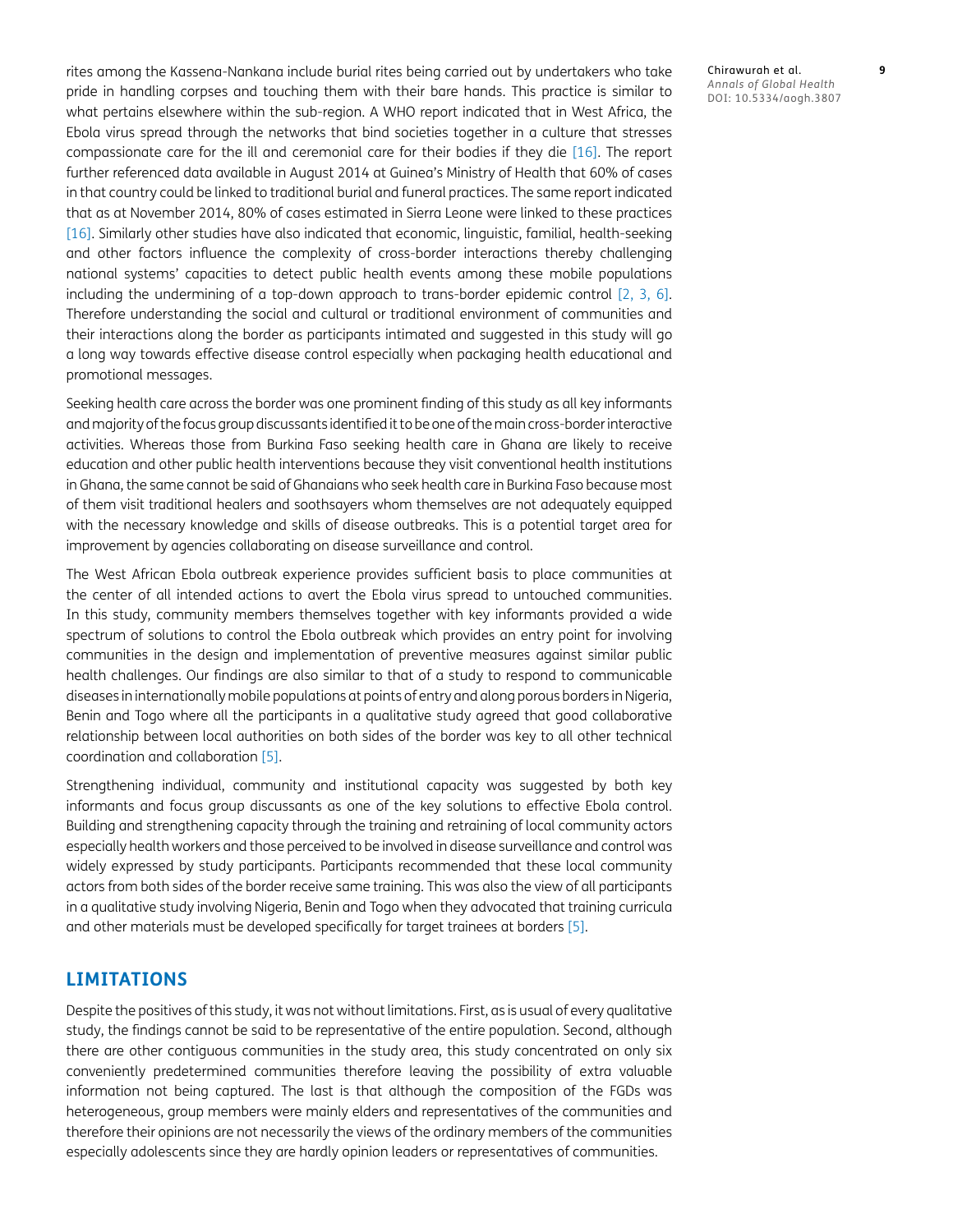# **CONCLUSION**

This qualitative study that carried out forty six KIIs and six FGDs found social interactions, traditional and religious practices, seeking health care and informal trade to be the main existing interactions amongst frontline or contiguous border communities which had implications for Ebola outbreak and future pandemics. Solutions suggested by local community members and other key stakeholders to effective control of Ebola included collaborative efforts, capacity strengthening, health education and promotion from both countries. We therefore recommend that, in order to build strong and resilient health systems that can deal with the Ebola scare and other future pandemics in the border communities of Ghana and Burkina Faso and sub-Saharan African in general, stakeholders need to understand the nature of these interactions in such communities. We also recommend to stakeholders involved in global public health interventions that, seeking locally proposed solutions such as found in this study will be very useful.

# **DATA ACCESSIBILITY STATEMENT**

All relevant data are within this manuscript. However, extra information can be requested for from the corresponding author.

# **ACKNOWLEDGEMENTS**

We thank Gregory Addebah, Braimah Sanjege, Theophilus Abalori and Chiechambou Atogidiwe for their role in the study especially during the data collection phase. We are grateful to the local government authorities in both Ghana and Burkina Faso, Red Cross Society in Kassena-Nankana Municipal Area, Grass root CSOs notably Asante' SOS and CENSODEV for their immense support. Last but not the least we thank all study participants especially the key informants and focus group discussants from both sides. We are also grateful to the chiefs and elders of all the communities.

## **FUNDING INFORMATION**

Funding for this study was provided by the America Red Cross Society's Global Disaster Preparedness Center in partnership with Response to Resilience an NGO registered in the United States of America.

# **COMPETING INTERESTS**

The authors have no competing interests to declare.

## **AUTHOR CONTRIBUTIONS**

DC: Conceptualization, design and validation of methodology, training of field research assistants, supervision of data collection and analysis, critically reviewing the writing and editing. SFN: Conceptualization, design and validation of methodology, training of field research assistants, supervision of data collection and analysis, critically reviewing the writing and editing. SA: Conceptualization, design and validation of methodology, data analysis, critically reviewing the writing and editing.

# <span id="page-9-0"></span>**AUTHOR AFFILIATIONS**

**Dennis Chirawurah, PhD**[orcid.org/0000-0003-4326-7074](https://orcid.org/0000-0003-4326-7074)

University for Development Studies, School of Public Health, Department of Environmental and Occupational Health, GH

**Niagia Santuah, PhD**[orcid.org/0000-0001-8750-6538](https://orcid.org/0000-0001-8750-6538)

University for Development Studies, School of Medicine, The West Africa Resilience Innovation Lab, GH

**Stephen Apanga, MBchB, MSc iD** [orcid.org/0000-0001-7108-3454](https://orcid.org/0000-0001-7108-3454) University for Development Studies, School of Medicine, Department of Community Medicine, GH